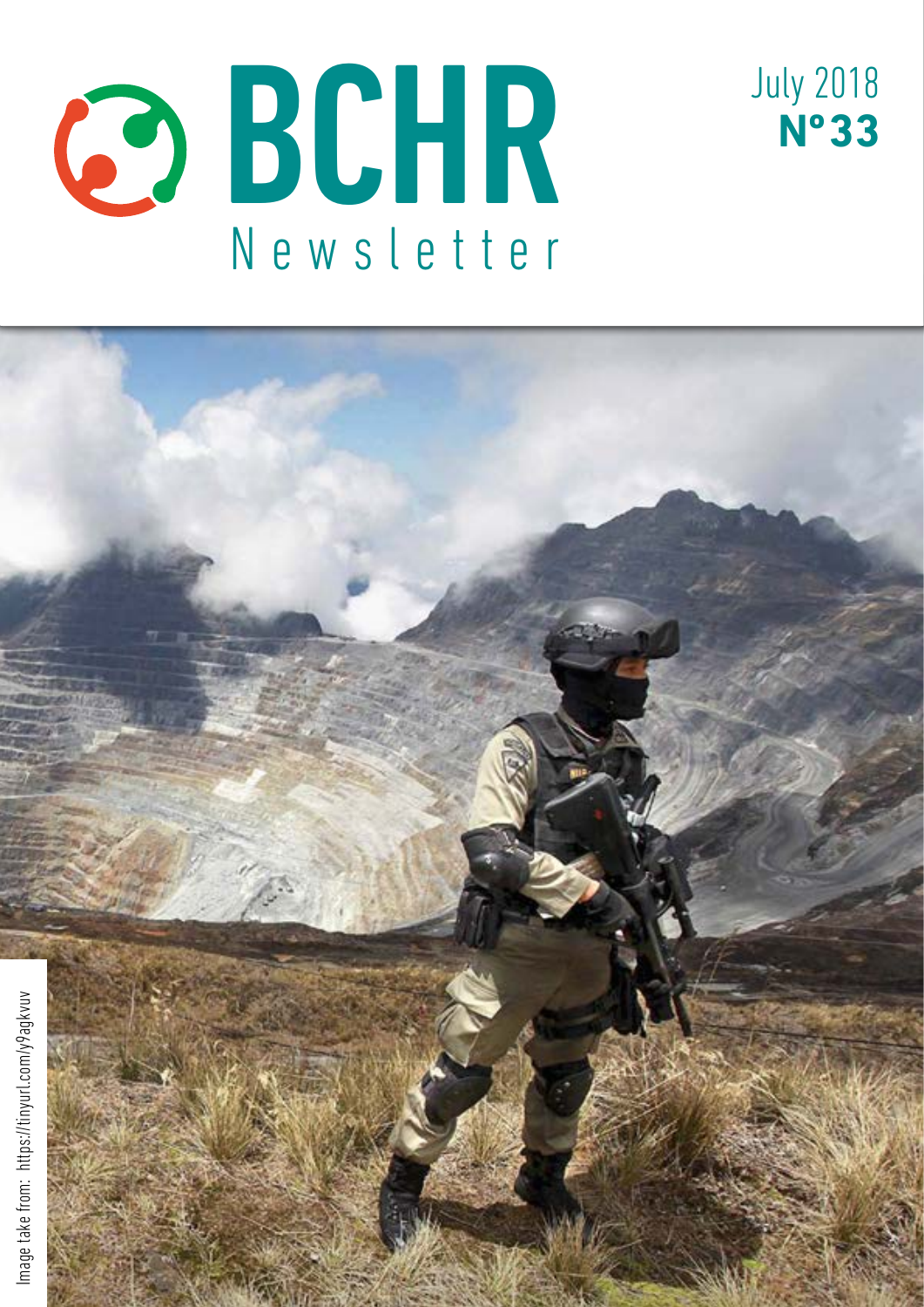# The BCHR Network

The BCHR Network is pleased to present the BCHR Update Newsletter, which provides a host of insights into the work of the network and its members. The main purpose of this newsletter is to a) share information about the work of the network and its members to a wider audience, and b) to strengthen co-operation and co-ordination between the network members themselves and with other interested parties.

- Click [here](http://www.networkbchr.org/) to learn more about the BCHR Network
- Click [here](http://www.networkbchr.org/#!join-the-network/c24vq) for a complete list of the BCHR Network members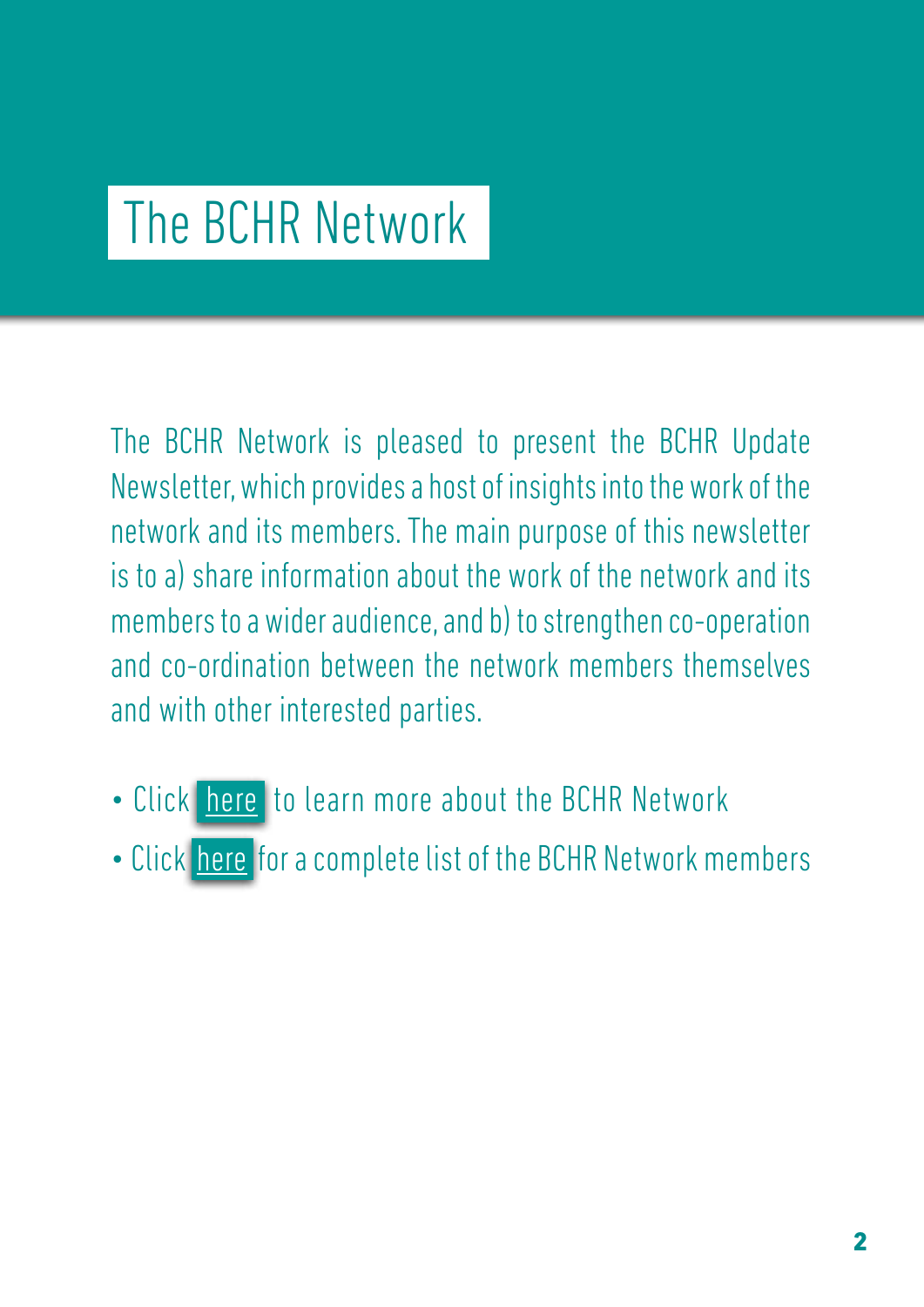# INDEX / Newsletter

| Annual conference 2018: the Call for Speakers is NOW open. |  |
|------------------------------------------------------------|--|
|                                                            |  |
|                                                            |  |
|                                                            |  |
|                                                            |  |
|                                                            |  |
|                                                            |  |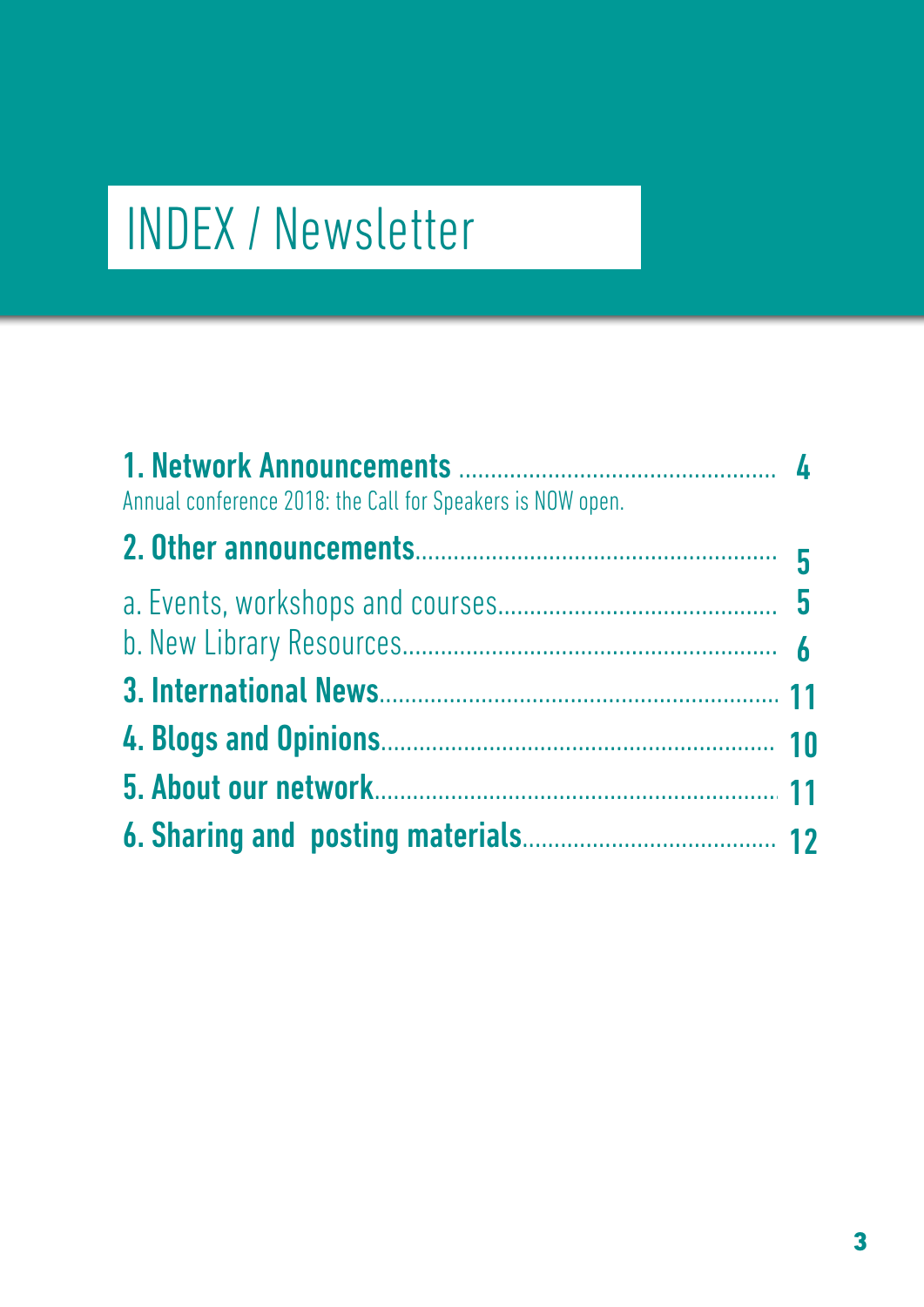# Network Announcements

Annual conference 2018: the Call for Speakers is NOW open.

The Call for Speakers gives BCHR members the opportunity to send proposals to speak at our next annual conference with the aim to present practical tools that analyse the links between business, conflict and human rights. Speakers will have the opportunity to explain the results of their research if these are based on practical and on-line public platforms. Participation is also open to practical guidance documents on a particular topic related to the research undertaken by individuals and organisations.

Deadline: 10th September 2018 We invite all members to submit a proposal by sending an email to: [maria.prandi@networkbchr.org](mailto:maria.prandi%40networkbchr.org?subject=)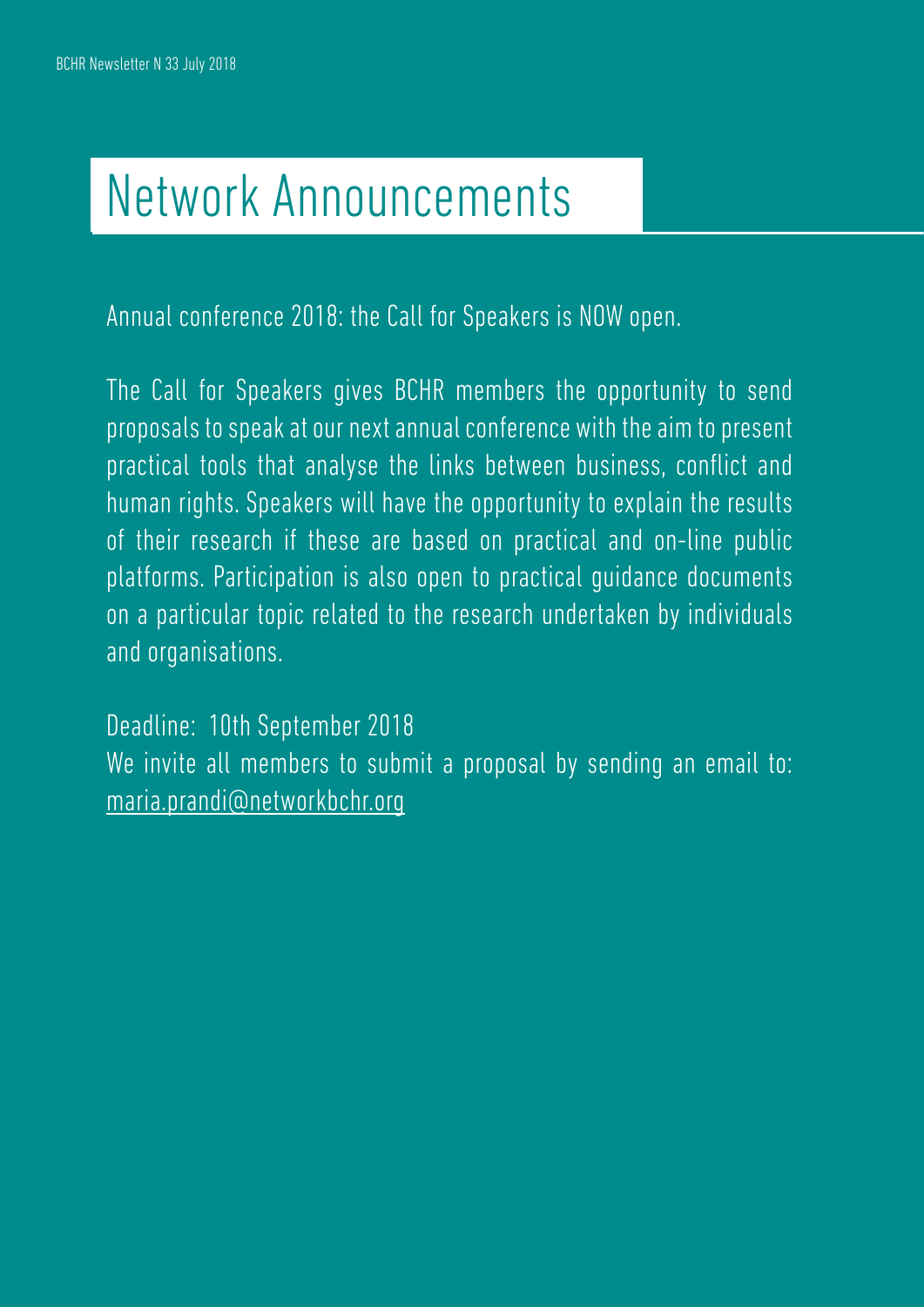# Other announcements

# A. EVENTS, WORKSHOPS AND COURSES

## • Business And Human Rights - What does it Mean for Companies and Civil Society Organisations?

Date: August 2nd

Place: Webinar

The webinar will introduce the UN Guiding Principles and provide practical information on how and why companies need to embed a human rights perspective into their management and operational structures. It will briefly look at the specific guiding principles that apply to companies and how they should implement a due diligence process in the business.

```
Learn more
```
## • Coaching: Putting Principles into Practice: Securing Long Term Business Success Through Enhanced Social Sustainability in your Operations and Supply Chains

### Date: August 28th

## Place: Hawassa & Addis Ababa, Ethiopia

Corporate responsibility is an increasingly important factor for businesses wishing to succeed in a competitive and interconnected world. This one-day course offers a practical introduction to social and human rights issues for businesses. This is an interactive training, offering multiple opportunities for participants to share experiences and develop practical solutions to common challenges.

[Learn more](https://tinyurl.com/y9jsz3y5)

## • Workshop on Integrity and Human Rights

## Date: September 6th

### Place: Accra, Ghana

Corporate responsibility and integrity is an increasingly important factor for businesses wishing to succeed in a competitive and interconnected world. The event covers responsible business conduct and integrity and provides an overview on business practice, stakeholder expectations and the current debate around the topic.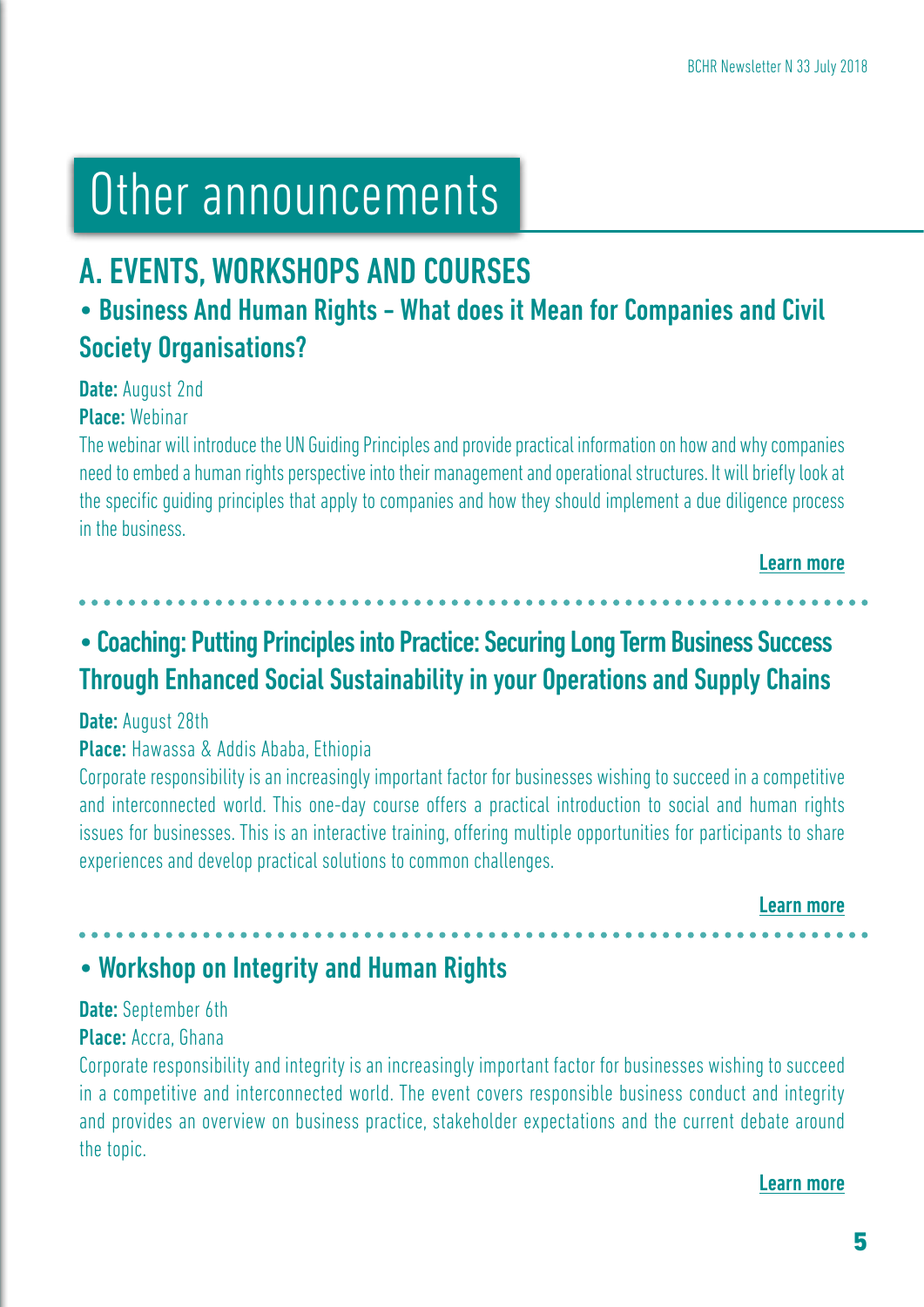# • Business and Human Rights: Managing Risks, Pushing Innovation

## Date: September 10th-12th

## Place: Manchester

The course is led by Alliance Manchester Business School's Business and Human Rights Catalyst, one of the first human rights projects to be hosted within a business school. It aims, through world-leading research and policy recommendations, to have a real impact on the rights of some of the most vulnerable people in society.

[Learn more](https://tinyurl.com/y8tm5o9z)

B. NEW LIBRARY RESOURCES

## • Dirty Profits 6 Report, Mining and Extractive Companies: Promises and Progress

## Author: Facing Finance

The Dirty Profits 6 report released by Facing Finance highlights the investments of ten European banks in ten extractive companies which continually violate human rights and damage the environment. Some of the violations in this report have been done by Barrick Gold, Grupo Mexico, Eni and Gazprom amongst others.



[Learn more](https://tinyurl.com/y9agkvuv )

## • Access to Remedy Through Multi-Stakeholder Engagement Insights from cases in Myanmar and South Africa

Author: The Global Business Initiative on Human Rights (GBI) and the Business & Human Rights Resource Centre (BHRRC)

This report provides insights from two case study-based sessions entitled 'Access to Remedy Through MultiStakeholder Engagement', which took place on 28 November 2017 as part of the sixth annual UN Forum on Business and Human Rights (the Forum). GBI and BHRRC have released this report in their capacity as co-organisers of the session, alongside the UN Working Group on Business and Human Rights.

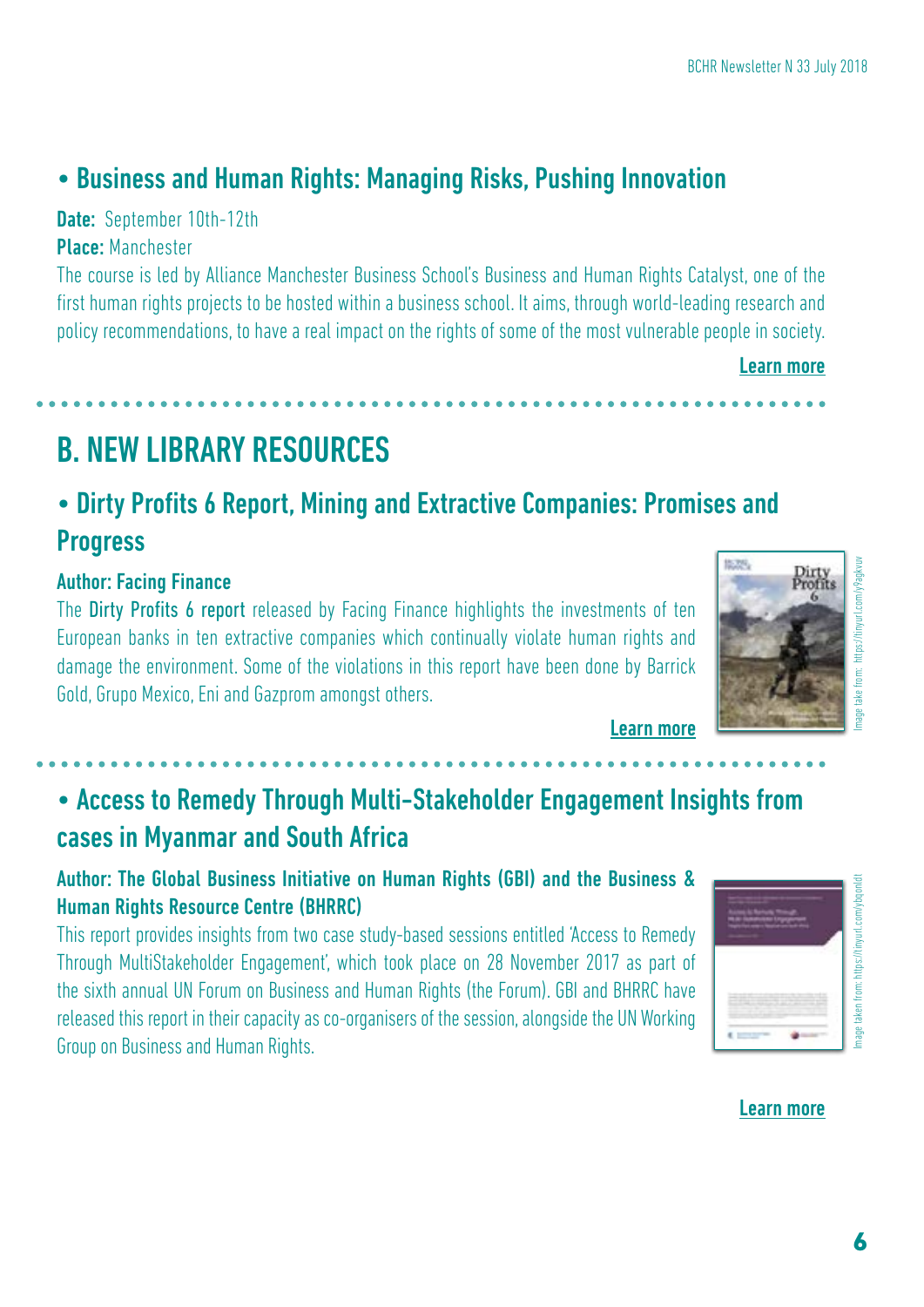## • The "Dead Angle" of International Law: The Transnational Companies and their Supply Chains

### Author: Lorena Sales Pallarés and Maria Chiara Marullo

The creation of binding rules and the search for effective remedies for the victims of serious human rights violations committed by transnational corporations have been, and are, the objectives of the hardest struggle faced by defenders of human rights around the world. At the international level, many have been the attempts of creation of binding rules on the protection of human rights in the field of business.

#### [Learn more](https://tinyurl.com/yb39m6vy)

## • Extraterritoriality: Outstanding Aspects

### Author: Francisco Javier Zamora Cabot, Lukas Heckendorn Urscheler, Stéphanie De Dycker

For some time, the changing concept of extraterritoriality has been associated in a variety of ways with the international protection of Human Rights. It is, for example, linked to efforts to make the reparation mechanisms of the UN's Guiding Principles accessible. Similarly, the notion is relevant to the States' formal Extraterritorial Obligations (ETOS), which pressure States to fulfil the framework established in the International Covenant on Economic, Social and Cultural Rights. In both cases, the volume and quality of the technical contributions that have been produced are remarkable and worth taking into consideration.

#### [Learn more](https://tinyurl.com/yb5an98h)

## • Developing Effective Grievance Mechanisms in the Banking Sector

### Author: Bank Track and OXFAM

This paper reviews banks' responsibilities and provides suggestions and recommendations for how banks can develop and implement effective operational-level grievance mechanisms that will be legitimate, trusted and meet their responsibilities under the Guiding Principles.

[Learn more](https://tinyurl.com/yd3aaep8)



Image taken from: https://tinyurl.com/yd3aaep8om: https://tinvurl.com/vd3aaep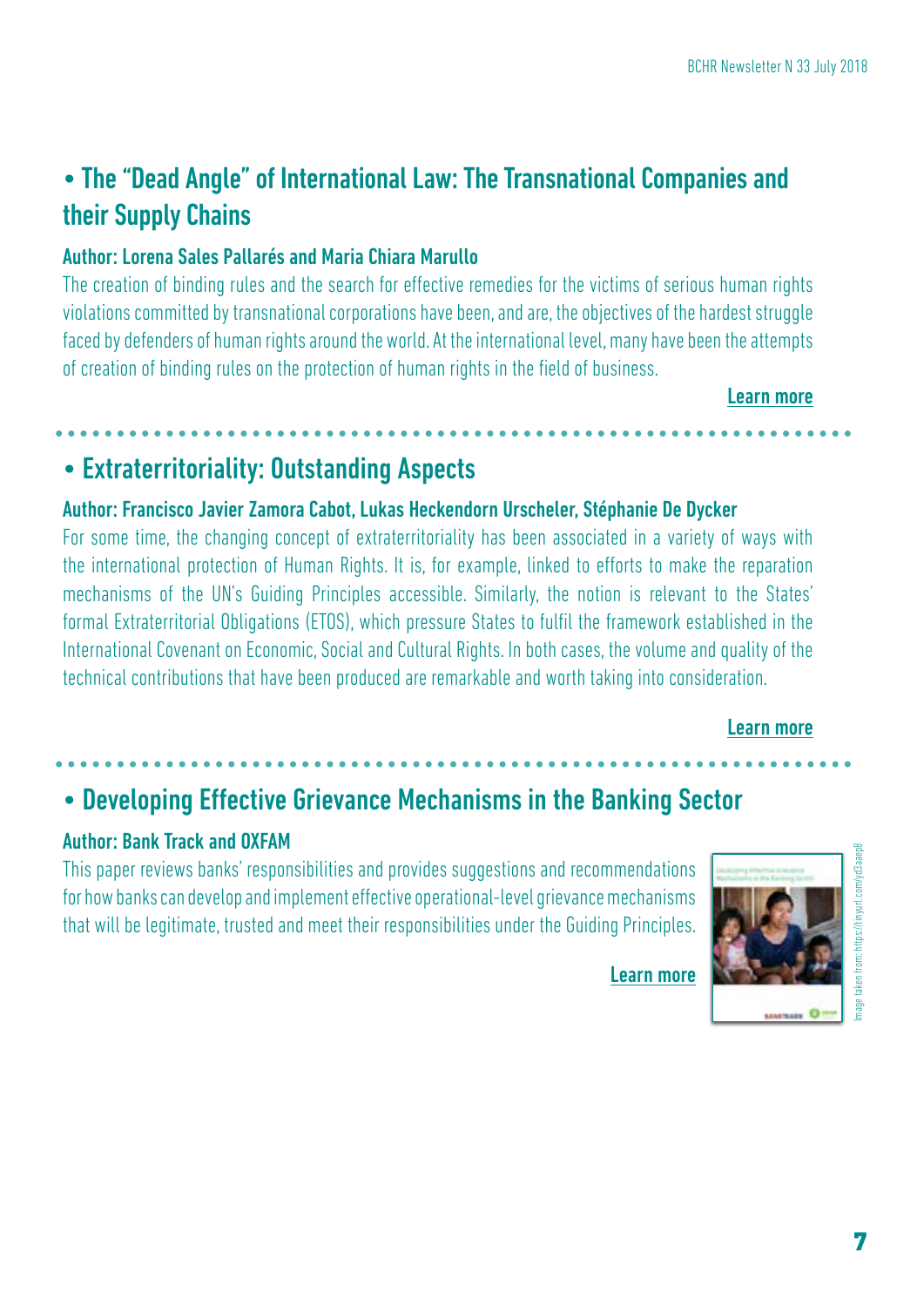# International News

## • Complaint before UN Due to Corruption and Violence by Pipeline Tuxpan-Tula

Date: June 13th

Source: Regeneración

The company TrasnCanada, Tlacuilotepec, Pahuatlán and Honey, Puebla, Federal and State Governments authorities were reported to the Special Rapporteur for the indigenous peoples of the Organization of United Nations for acting against the national interests and the rights of native peoples in the construction of the gas pipeline Tuxpan-Tula.

[Learn more](https://tinyurl.com/y9yh8j5o)

## • Vancouver-Based Mining Company Granted Supreme Court Appeal In 'Conscripted Labour' Case

Date: June 22nd

**Source: The Star** 

Vancouver-based mining company accused of using forced labour in an Eritrean mine will argue at Canada's top court that a case filed against it shouldn't go to trial. Nevsun Resources Ltd. has vehemently denied allegations of human rights violations at the Bisha gold mine, of which it owns 60 per cent. In 2013, the U.S.-based Human Rights Watch alleged myriad problems at the mine — including that the company allowed the use of "conscripted labour" through arrangements with the Eritrean government.

[Learn more](https://tinyurl.com/y7wmuju7)

## • Women Speak Out About Abuse at Barrick Gold's North Mara Mine in Tanzania

### Date: June 25th

#### **Source: Mining Watch**

In a video released by MiningWatch Canada, women living in villages around Barrick Gold's North Mara mine in Tanzania speak out publicly for the first time about the sexual violence they suffered at the hands of private and public (police) mine security at the North Mara mine. They also discuss the inadequacies of the remedy they have received from the mine's grievance mechanism, and the ongoing hardship they continue to suffer as a result of their rapes.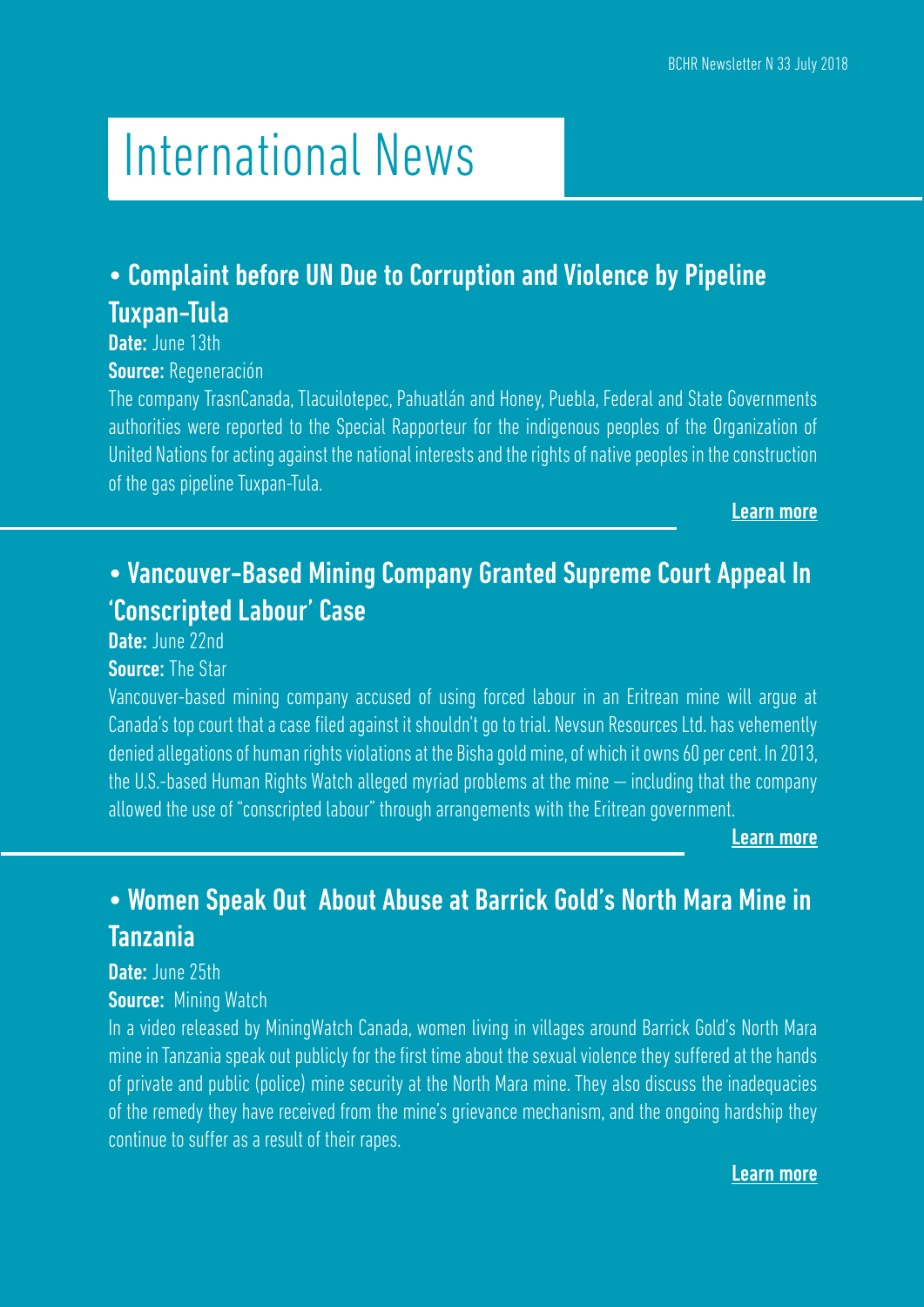## • European Parliament Adopts Far-Reaching Resolution on the Rights of Indigenous People Worldwide

Date: July 3rd

**Source:** Unrepresented Nations and Peoples Organization (UNPO)

On 3 July 2018, the European Parliament adopted by 534 votes to 71, with 73 abstentions, a resolution on violations of the rights of indigenous peoples in the world, including land grabbing, drafted by rapporteur Member of the European Parliament (MEP) Francisco Assis (S&D). The UNPO welcomes this initiative and the support of the Friends of Indigenous Peoples of Latin America in the European Parliament, among others, for the protection and promotion of indigenous rights worldwide.

[Learn more](http://unpo.org/article/20980)

## • Thailand: Labor Abuses Persist in Fishing Fleets Reforms to Curtail Forced Labor Fall Short of Addressing EU Concerns

Date: July 15th

### **Source: Human Rights Watch**

The Thai government has failed to address widespread labor rights abuses in Thailand's fishing fleets, Human Rights Watch said in a letter to senior European Union officials. Human Rights Watch urged the EU to renew efforts for serious reforms of Thai policies and practices to effectively curtail forced labor and other abusive treatment of migrant fishing workers.

[Learn more](https://tinyurl.com/y7yfl6cl)

## • Defending Land and Environmental Rights Has Become an Increasingly Deadly Endeavor

#### Date: July 24th **Source:** The Intercept

In a recent report, Global Witness, found that 2017 was the most fatal year for human rights and environment defenders. The report attributed the increase of the murders to the growing opposition to the farming companies. The largest numbers of murders are reported in Brazil, followed by the Philippines, Colombia and Mexico.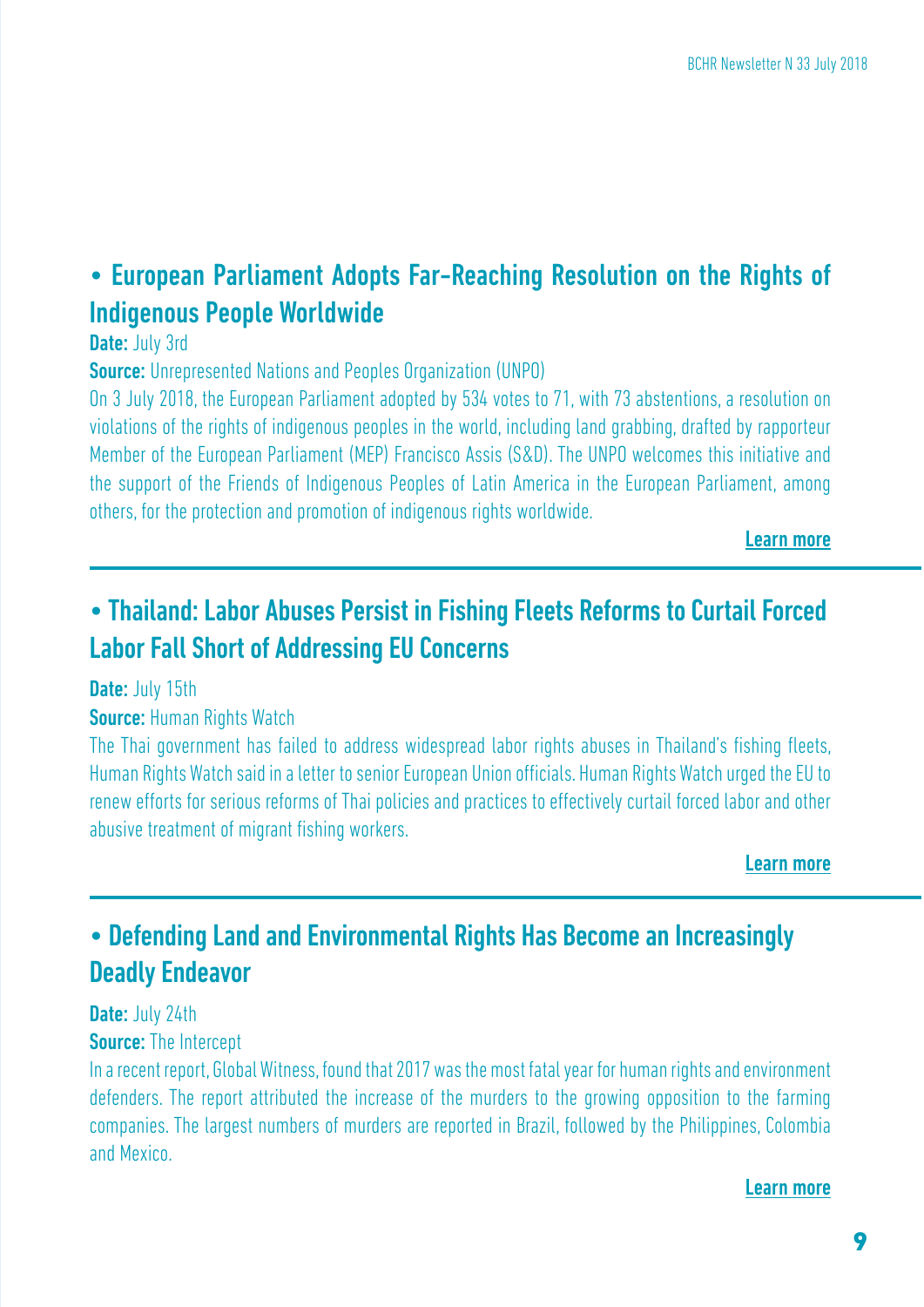# Blogs and Opinions

### **Article by:** Andrew Smith and Alice Lepeuple

## Holding Companies Criminally Liable for Human Rights Abuses

Under existing law, it is extremely difficult to prosecute companies for human rights abuses committed overseas. This is for a variety of reasons. Some of the most serious human rights abuses constitute crimes of universal jurisdiction – such as torture under section 134 of the Criminal Justice Act 1988 – allowing a prosecution to take place in the UK even if all of the offending conduct occurred overseas. However, successfully prosecuting companies for these crimes depends on identifying a directing mind and will ("DMW") in the company who aided and abetted the offending.

[Learn more](https://tinyurl.com/yb4rsqmt)

### Article by: John G. Ruggie and Emily K. Middleton

## Money, Millennials and Human Rights: Sustaining 'Sustainable Investing'plo

As recently as the late 1990s, "there was no recognition that companies had human rights responsibilities," according to Arvind Ganesan, head of business and human rights at Human Rights Watch. Today, that responsibility is increasingly recognized by global firms as well as the transnational regulatory ecosystems in which they operate.

[Learn more](https://tinyurl.com/y84bbxhw)

## Article by: Legal Design

## Shell In Nigeria: The Case for New Legal Strategies for Corporate Accountability

One of the most thoroughly-documented and long-standing cases of corporate abuse in the world is that of Shell petroleum's decades-long conflict with the Ogoni people in the Niger Delta. This blog reviews several of the cases filed by the Ogoni community to obtain remedy from Shell, as an example of the challenges that face even the most activist of affected communities.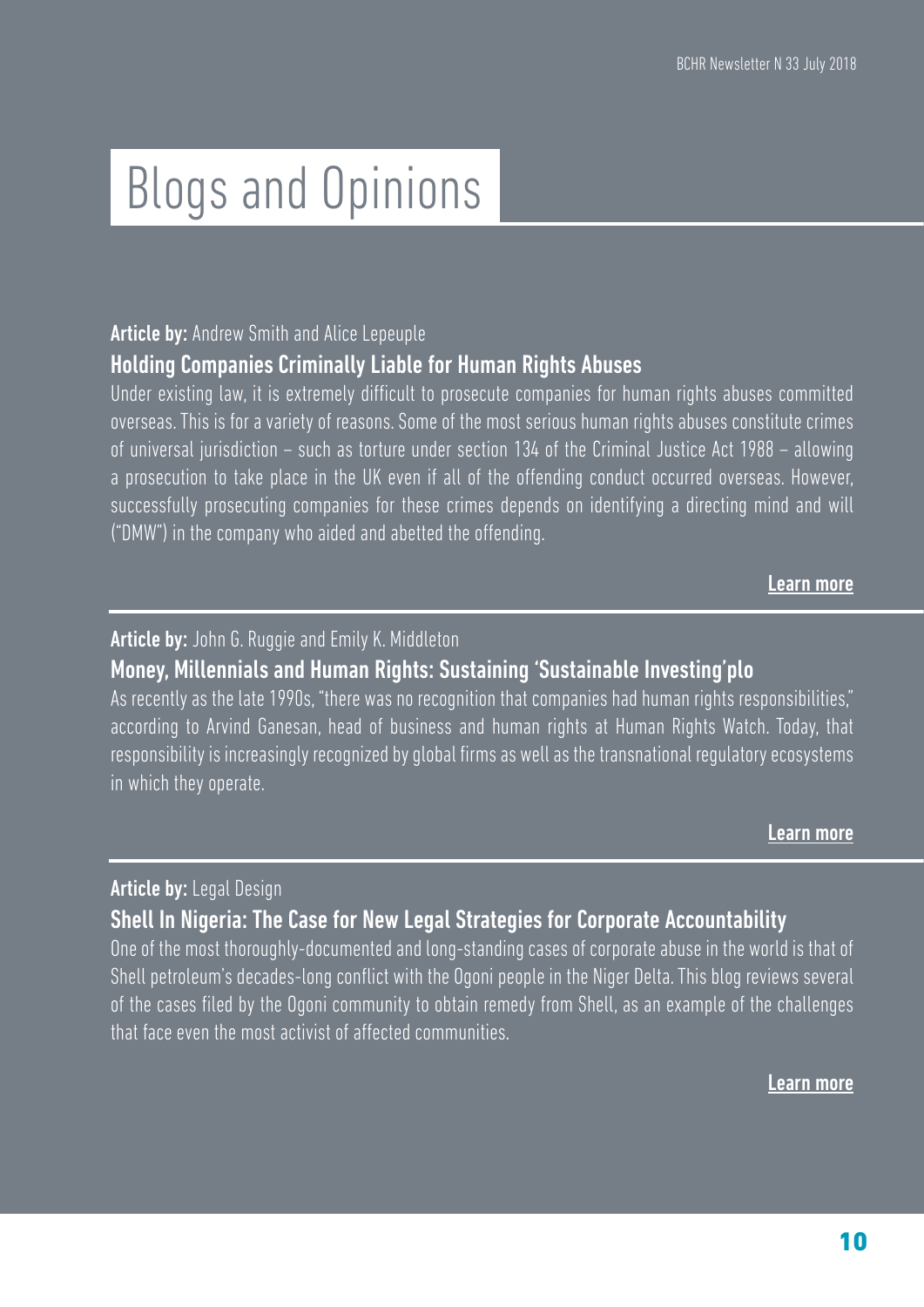# About our Network

The Network brings together researchers, practitioners and NGO members from various fields with the aim of researching and analysing the role of business in conflict situations reducing the human and people's rights violations and any other negative social and environmental impact as well as other adverse consequences. It also looks at the potential role of companies in relation to peace building.

The Network reflects upon the causes, dynamics and consequences of business involvement in armed conflicts and systematic state repression, as well as upon existing or potential responses to such involvements in light of the responsibilities of all concerned actors and ongoing international and local efforts to develop and apply appropriate initiatives and guidelines.

Visit: <http://www.networkbchr.org/>